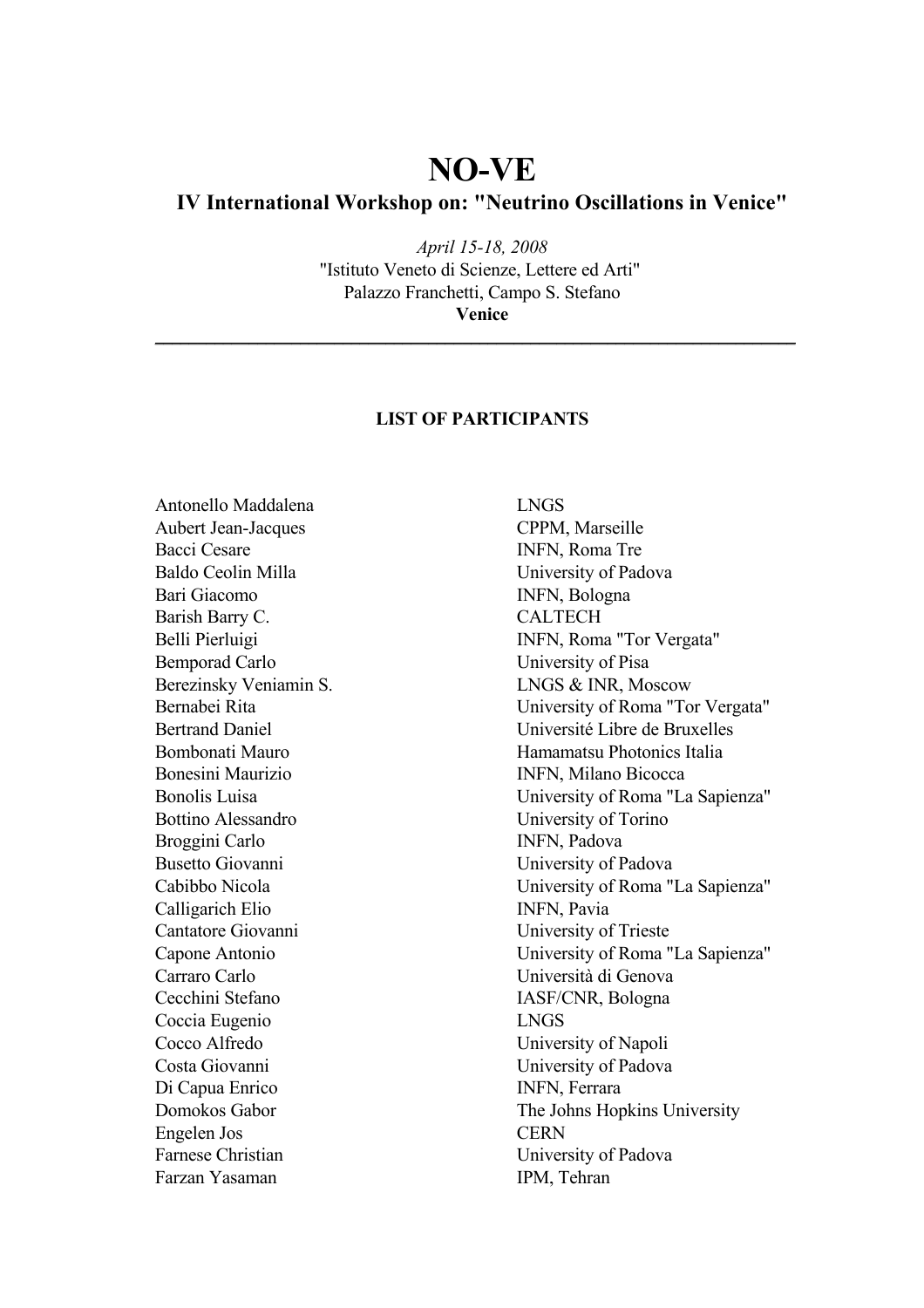Feruglio Ferruccio University of Padova Fogli Gianluigi University of Bari Fry William F. University of Wisconsin Gastaldi Ugo LNL Gatti Flavio University of Genova Gelmini Graciela UCLA Giammarchi Marco G. INFN, Milano Giazotto Adalberto INFN-EGO, Pisa Gibin Daniele University of Padova Giudice Gian Francesco CERN Giunti Carlo INFN, Torino Guglielmi Alberto **INFN**, Padova Hagedorn Claudia INFN, Padova Hahn Richard L. BNL Haidt Dieter DESY Hulth Per Olof Stockholm University Ianni Aldo LNGS Isidori Gino SNS, Pisa & LNF Jarlskog Cecilia Lund University Kirsten Till MPI, Heidelberg Kleinknecht Konrad University of Mainz Kohri Kazunori Lancaster University Koshiba Masatoshi University of Tokyo Laveder Marco University of Padova Lisi Eligio INFN, Bari Litvinov Yuri A. GSI, Darmstadt Long Kenneth Imperial College, London Mangano Gianpiero INFN, Napoli Margiotta Annarita University of Bologna Martinez Maria **INFN, Milano-Bicocca** Masiero Antonio University of Padova Matveev Victor **INR**, Moscow Mention Guillaume CEA, Saclay Merlo Luca **INFN**, Padova Meroni Emanuela University of Milano Mezzetto Mauro **INFN**, Padova Mohapatra Rabindra University of Maryland Muciaccia Maria Teresa University of Bari

Fava Angela University of Padova Halzen Francis University of Wisconsin, Madison Incicchitti Antonella INFN, Roma "La Sapienza" Kovesi-Domokos Susan The Johns Hopkins University Lipari Paolo INFN, Roma "La Sapienza" Lusignoli Maurizio University of Roma "La Sapienza" Matthiae Giorgio University of Roma "Tor Vergata" Minakata Hisakazu Tokyo Metropolitan University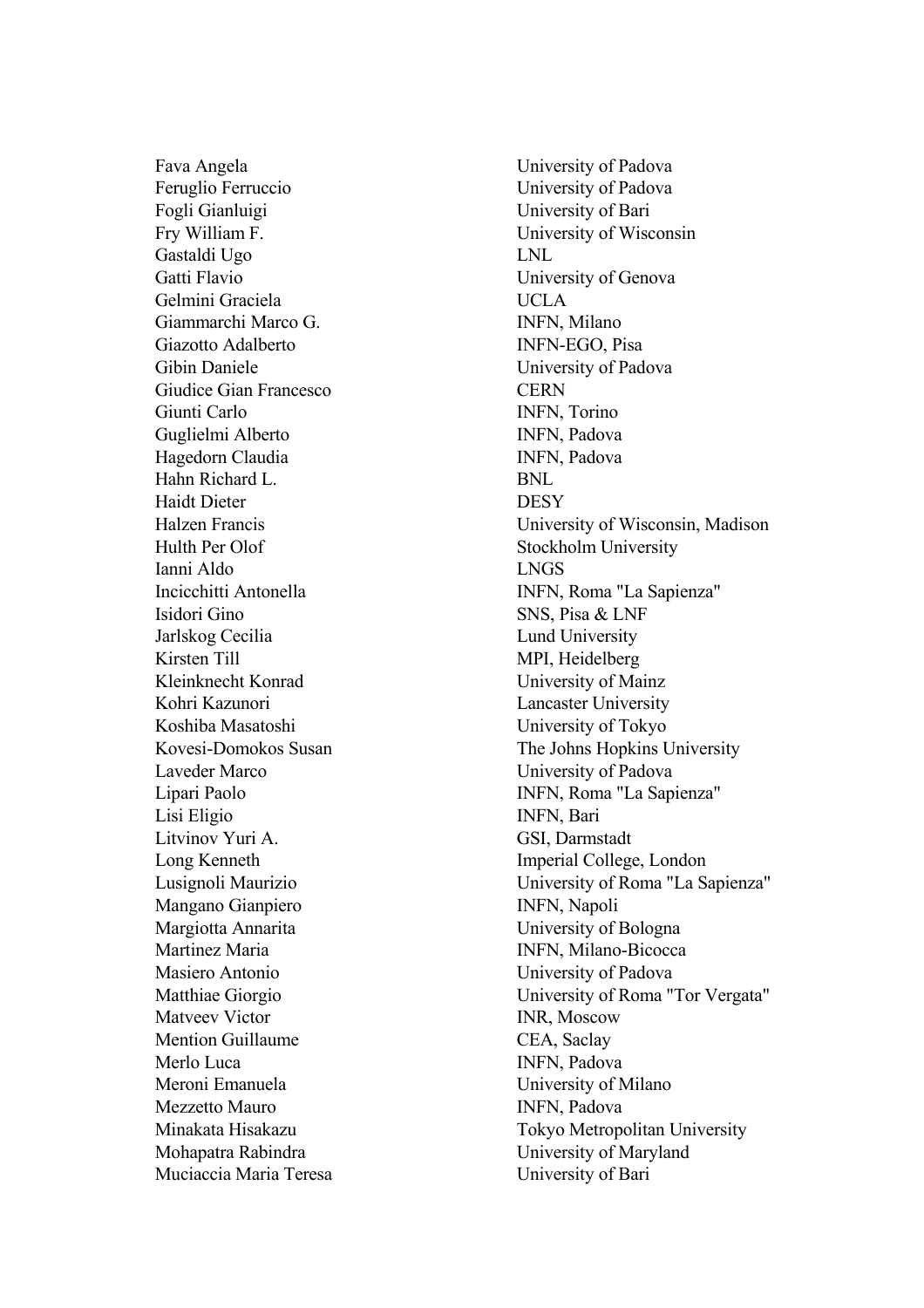Nishikawa Koichiro KEK Parke Stephen FERMILAB Patrizii Laura INFN, Bologna Petcov Serguey T. SISSA Rebel Brian FERMILAB Reno Mary Hall University of Iowa Ricci Barbara University of Ferrara Roe Byron University of Michigan Rubbia Carlo CERN-LNGS Schneps Jacob Tufts University Shaposhnikov Mikhail EPFL, Lausanne Shirai Junpei Tohoku University Smirnov Oleg LNGS & JINR, Dubna Stanco Luca INFN, Padova Steigman Gary Ohio State University Strolin Paolo **University of Napoli** Suzuki Atsuto KEK Testera Gemma **INFN**, Genova Tonazzo Alessandra APC, Paris Turck-Chièze Sylvaine SAp/DAPNIA/CEA Varanini Filippo University of Padova Vissani Francesco LNGS Vogel Petr CALTECH Webb Robert C. Texas A&M University Yoshimura Motohiko Okayama University Zwirner Fabio University of Padova

Sadoulet Bernard University of California, Berkeley Signore Monique Observatoire de Paris, LERMA Vilain Pierre IIHE-Université Libre de Bruxelles Wilquet Gaston IIHE-Université Libre de Bruxelles Xing Zhi-zhong Chinese Academy of Sciences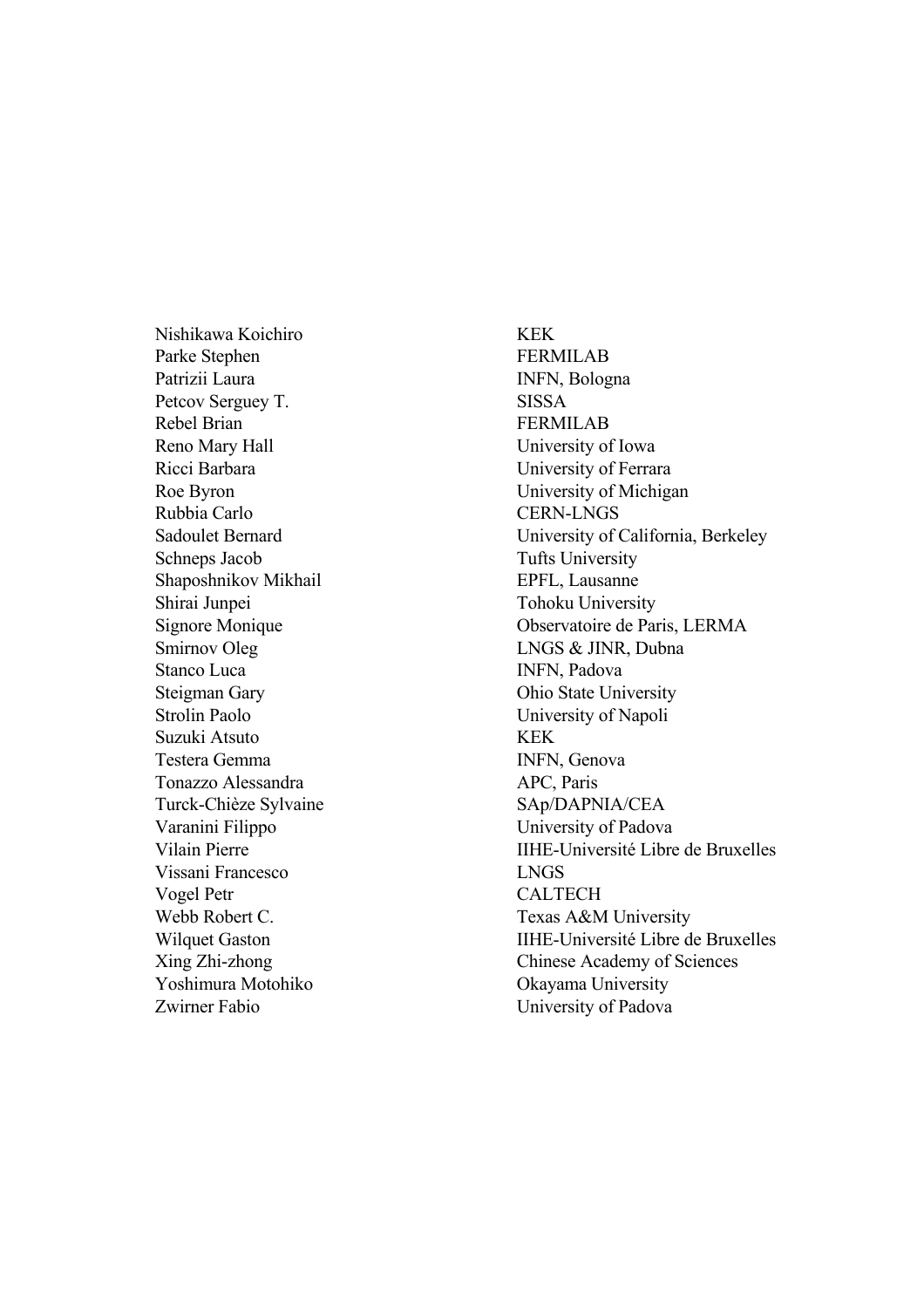|                |                |                |      |           | $NO$ - $VE$<br><b>IV International Workshop on: Neutrino Oscillations in Venice</b> |                                  |  |  |
|----------------|----------------|----------------|------|-----------|-------------------------------------------------------------------------------------|----------------------------------|--|--|
|                |                |                |      |           |                                                                                     |                                  |  |  |
|                |                |                |      |           |                                                                                     | April 15-18, 2008                |  |  |
|                |                |                |      |           | "Istituto Veneto di Scienze, Lettere ed Arti"                                       |                                  |  |  |
|                |                |                |      |           | Palazzo Franchetti, Campo S. Stefano<br>Venice                                      |                                  |  |  |
|                |                |                |      |           |                                                                                     |                                  |  |  |
|                |                |                |      |           |                                                                                     |                                  |  |  |
|                |                |                |      |           |                                                                                     |                                  |  |  |
|                |                |                |      |           |                                                                                     |                                  |  |  |
| 15/4           | 16/4           | 17/4           | 18/4 |           |                                                                                     |                                  |  |  |
| Pasta Mos      |                | Din            | Far  | CF        |                                                                                     | <b>LIST OF PARTICIPANTS</b>      |  |  |
|                |                |                |      |           |                                                                                     |                                  |  |  |
|                |                |                |      |           |                                                                                     |                                  |  |  |
|                |                |                |      |           |                                                                                     |                                  |  |  |
|                | $\overline{2}$ |                |      |           | Antonello Maddalena                                                                 | LNGS                             |  |  |
| $\overline{2}$ |                | $\overline{2}$ |      |           | Aubert Jean-Jacques                                                                 | CPPM, Marseille                  |  |  |
| $\mathbf{1}$   | $\mathbf{1}$   |                |      |           | <b>Bacci Cesare</b>                                                                 | INFN, Roma Tre                   |  |  |
| $\mathbf{1}$   |                | 1              | 1    |           | Baldo Ceolin Milla                                                                  | University of Padova             |  |  |
|                |                |                |      |           | Bari Giacomo                                                                        | INFN, Bologna                    |  |  |
| 2              | $\overline{2}$ | $\overline{2}$ |      |           | Barish Barry C.                                                                     | <b>CALTECH</b>                   |  |  |
| 1              | 1              |                | 1    |           | Belli Pierluigi                                                                     | INFN, Roma "Tor Vergata"         |  |  |
| 1              | 1              |                |      |           | <b>Bemporad Carlo</b>                                                               | University of Pisa               |  |  |
| $\overline{2}$ | 2              | $\overline{2}$ |      |           | Berezinsky Veniamin S.                                                              | LNGS & INR, Moscow               |  |  |
|                | 1              | 1              |      |           | Bernabei Rita                                                                       | University of Roma "Tor Vergata" |  |  |
| 1              | 1              | 1              |      |           | <b>Bertrand Daniel</b>                                                              | Université Libre de Bruxelles    |  |  |
|                |                |                |      |           | Bombonati Mauro                                                                     | Hamamatsu Photonics Italia       |  |  |
|                |                |                |      |           | Bonesini Maurizio                                                                   | INFN, Milano Bicocca             |  |  |
| $\mathbf{1}$   | $\mathbf{1}$   | $\mathbf{1}$   |      | E         | <b>Bonolis Luisa</b>                                                                | University of Roma "La Sapienza" |  |  |
| $\overline{2}$ | $\overline{2}$ | $\overline{2}$ |      |           | <b>Bottino Alessandro</b>                                                           | University of Torino             |  |  |
|                | $\mathbf{1}$   | 1              | 1    |           | Broggini Carlo                                                                      | INFN, Padova                     |  |  |
|                |                |                |      | E         | <b>Budinich Paolo</b>                                                               | <b>ICTP</b>                      |  |  |
|                |                |                |      |           | <b>Busetto Giovanni</b>                                                             | University of Padova             |  |  |
|                |                |                |      |           | Cabibbo Nicola                                                                      | University of Roma "La Sapienza" |  |  |
|                |                |                |      |           | Calligarich Elio                                                                    | INFN, Pavia                      |  |  |
| 1              | 1              | 1              |      |           | Cantatore Giovanni                                                                  | University of Trieste            |  |  |
| $\mathbf{1}$   | $\mathbf{1}$   | $\mathbf{1}$   | 1    |           | Capone Antonio                                                                      | University of Roma "La Sapienza" |  |  |
|                |                |                |      |           | Carraro Carlo                                                                       | Università di Genova             |  |  |
|                |                |                |      | ${\bf E}$ | Cecchini Stefano                                                                    | IASF/CNR, Bologna                |  |  |
|                |                |                |      |           | Coccia Eugenio                                                                      | <b>LNGS</b>                      |  |  |
|                |                |                |      |           | Cocco Alfredo                                                                       | University of Napoli             |  |  |
| $\mathbf{1}$   |                | $\overline{2}$ |      |           | Costa Giovanni                                                                      | University of Padova             |  |  |
| $\mathbf{1}$   | 1              |                | 1    |           | Di Capua Enrico                                                                     | INFN, Ferrara                    |  |  |
| $\mathbf{1}$   |                |                | 1    |           | Domokos Gabor                                                                       | The Johns Hopkins University     |  |  |
|                |                | 1              |      | E         | Engelen Jos                                                                         | <b>CERN</b>                      |  |  |
|                |                |                |      | ${\bf E}$ | Farnese Christian                                                                   | University of Padova             |  |  |
| 1              | 1              | 1              |      |           | Farzan Yasaman                                                                      | IPM, Tehran                      |  |  |
|                |                |                |      | ${\bf E}$ | Fava Angela                                                                         | University of Padova             |  |  |
|                |                |                |      |           | Feruglio Ferruccio                                                                  | University of Padova             |  |  |
|                |                |                |      | ${\bf E}$ | Fiorentini Gianni                                                                   | University of Ferrara            |  |  |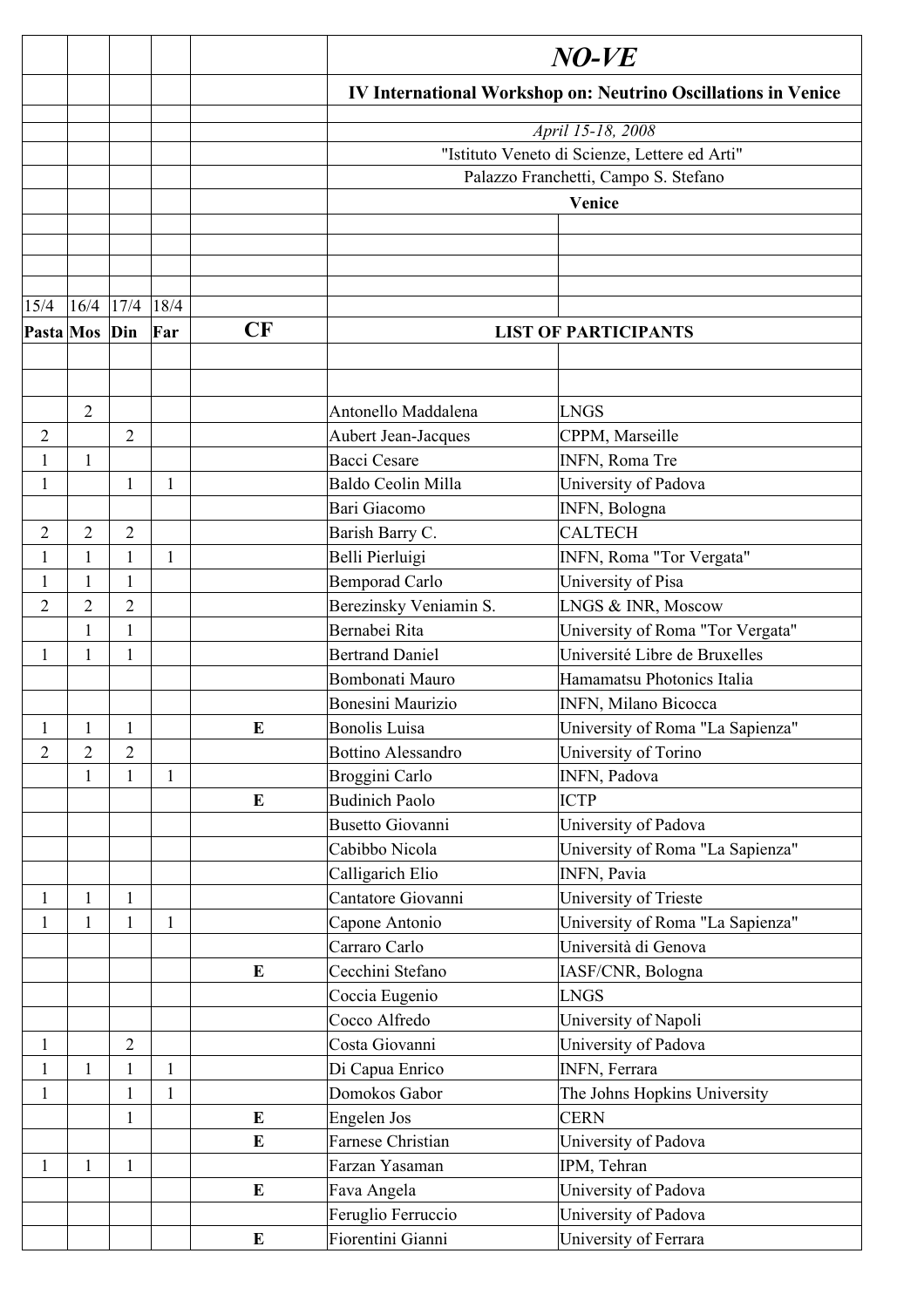|                |                |                |                |                | Fogli Gianluigi          | University of Bari               |
|----------------|----------------|----------------|----------------|----------------|--------------------------|----------------------------------|
|                |                |                |                |                | Fry William F.           | University of Wisconsin          |
| $\mathbf{1}$   | $\mathbf{1}$   | 1              | $\overline{2}$ |                | Gastaldi Ugo             | <b>LNL</b>                       |
|                |                |                |                |                | Gatti Flavio             | University of Genova             |
| $\mathbf{1}$   | $\mathbf{1}$   | 1              | $\mathbf{1}$   |                | Gelmini Graciela         | <b>UCLA</b>                      |
|                | $\overline{2}$ |                |                |                | Giammarchi Marco G.      | <b>INFN, Milano</b>              |
| $\mathbf{1}$   | $\mathbf{1}$   | $\mathbf{1}$   |                |                | Giazotto Adalberto       | INFN-EGO, Pisa                   |
|                |                |                | 1              |                | <b>Gibin Daniele</b>     | University of Padova             |
|                |                |                |                | E              | Giudice Gian Francesco   | <b>CERN</b>                      |
|                |                |                |                |                | Giunti Carlo             | INFN, Torino                     |
|                |                |                | $\mathbf{1}$   |                | Guglielmi Alberto        | <b>INFN, Padova</b>              |
|                |                |                |                | E              | Hagedorn Claudia         | INFN, Padova                     |
| $\overline{2}$ | $\overline{2}$ | $\overline{2}$ |                |                | Hahn Richard L.          | <b>BNL</b>                       |
| $\mathbf{1}$   | $\mathbf{1}$   | 1              | $\mathbf{1}$   |                | <b>Haidt Dieter</b>      | <b>DESY</b>                      |
| 1              | $\mathbf{1}$   | $\mathbf{1}$   |                |                | <b>Halzen Francis</b>    | University of Wisconsin, Madison |
| $\overline{2}$ | $\mathbf{1}$   | 1              | $\mathbf{1}$   |                | Hulth Per Olof           | Stockholm University             |
| $\mathbf{1}$   | $\mathbf{1}$   | $\mathbf{1}$   |                |                | Ianni Aldo               | <b>LNGS</b>                      |
|                |                |                |                |                | Incicchitti Antonella    | INFN, Roma "La Sapienza"         |
| $\mathbf{1}$   | $\mathbf{1}$   | $\mathbf{1}$   |                |                | Isidori Gino             | SNS, Pisa & LNF                  |
| $\mathbf{1}$   | $\mathbf{1}$   | $\mathbf{1}$   | $\mathbf{1}$   |                | Jarlskog Cecilia         | <b>Lund University</b>           |
| $\overline{2}$ | $\overline{2}$ | $\overline{2}$ | 2?             |                | Kirsten Till             | MPI, Heidelberg                  |
| $\overline{2}$ | $\overline{2}$ | $\overline{2}$ |                |                | Kleinknecht Konrad       | University of Mainz              |
| $\mathbf{1}$   | $\mathbf{1}$   | $\mathbf{1}$   |                |                | Kohri Kazunori           | Lancaster University             |
| $\mathbf{1}$   | $\mathbf{1}$   | 1              | 1              | ${\bf E}$      | Koshiba Masatoshi        | University of Tokyo              |
| $\mathbf{1}$   |                |                |                |                | Kovesi-Domokos Susan     | The Johns Hopkins University     |
| $\mathbf{1}$   | $\mathbf{1}$   | $\mathbf{1}$   | $\mathbf{1}$   |                | Laveder Marco            | University of Padova             |
|                |                |                |                | $\overline{E}$ | Limentani Silvia         | INFN, Padova                     |
|                |                |                |                |                | Lipari Paolo             | INFN, Roma "La Sapienza"         |
| 1              | $\mathbf{1}$   |                | 1              |                | Lisi Eligio              | INFN, Bari                       |
| $\mathbf{1}$   |                |                |                | E              | Litvinov Yuri A.         | GSI, Darmstadt                   |
| $\mathbf{1}$   |                |                |                |                | Long Kenneth             | Imperial College, London         |
| $\overline{2}$ | $\overline{2}$ | $\overline{2}$ |                |                | Lusignoli Maurizio       | University of Roma "La Sapienza" |
|                |                |                |                | ${\bf E}$      | Maiani Luciano           | University of Roma "La Sapienza" |
| $\mathbf{1}$   |                | $\mathbf{1}$   |                |                | Mangano Gianpiero        | INFN, Napoli                     |
|                |                |                |                |                | Margiotta Annarita       | University of Bologna            |
| $\mathbf{1}$   | $\mathbf{1}$   | 1              |                |                | Martinez Maria           | INFN, Milano-Bicocca             |
|                |                |                |                |                | Masiero Antonio          | University of Padova             |
| $\mathbf{1}$   | $\mathbf{1}$   | 1              | 1              |                | Matthiae Giorgio         | University of Roma "Tor Vergata" |
| $\overline{2}$ | $\overline{2}$ | $\overline{2}$ | $\overline{2}$ |                | Matveev Victor           | <b>INR, Moscow</b>               |
| $\overline{2}$ | $\overline{2}$ | $\overline{2}$ | $\overline{2}$ |                | <b>Mention Guillaume</b> | CEA, Saclay                      |
|                |                |                |                | $\bf{E}$       | Merlo Luca               | INFN, Padova                     |
| $\mathbf{1}$   | $\mathbf{1}$   | 1              |                |                | Meroni Emanuela          | University of Milano             |
|                | $\mathbf{1}$   | $\mathbf{1}$   |                |                | Mezzetto Mauro           | INFN, Padova                     |
| $\mathbf{1}$   | $\mathbf{1}$   | 1              | $\mathbf{1}$   |                | Minakata Hisakazu        | Tokyo Metropolitan University    |
| $\overline{2}$ | $\overline{2}$ | $\overline{2}$ | $\overline{2}$ |                | Mohapatra Rabindra       | University of Maryland           |
|                |                |                |                |                | Muciaccia Maria Teresa   | University of Bari               |
|                |                |                |                |                | Nishikawa Koichiro       | <b>KEK</b>                       |
| $\mathbf{1}$   | $\mathbf{1}$   | $\mathbf{1}$   | $\mathbf{1}$   |                | Parke Stephen            | <b>FERMILAB</b>                  |
| 1              | $\mathbf{1}$   |                |                |                | Patrizii Laura           | <b>INFN, Bologna</b>             |
|                |                |                |                |                | Petcov Serguey T.        | <b>SISSA</b>                     |
|                |                |                |                |                |                          |                                  |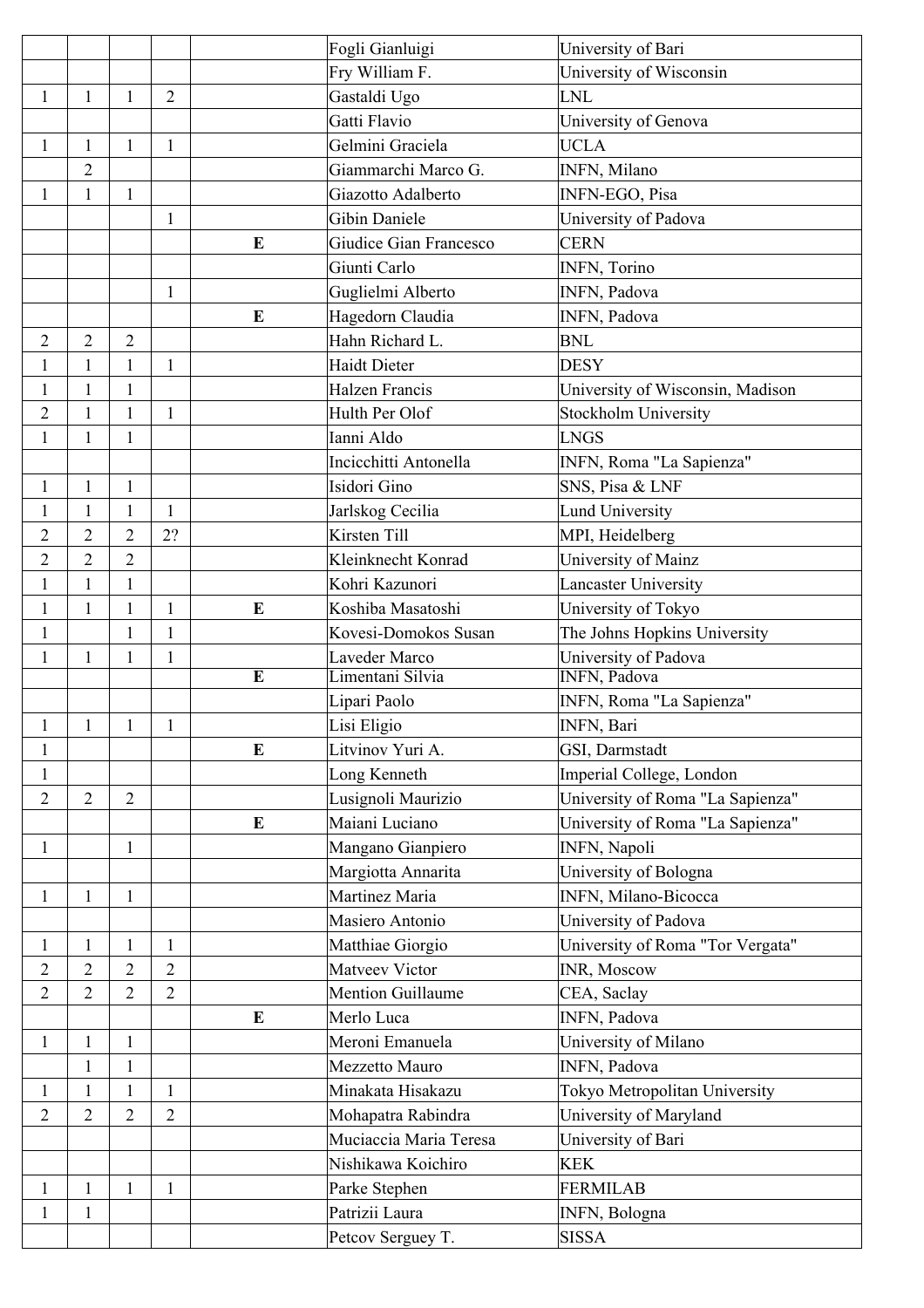|                |                |                |                | E         | Puglierin Gabriele               | LNL                                       |
|----------------|----------------|----------------|----------------|-----------|----------------------------------|-------------------------------------------|
| $\mathbf{1}$   | $\mathbf{1}$   | 1              | $\mathbf{1}$   |           | Rebel Brian                      | FERMILAB                                  |
| $\mathbf{1}$   | $\mathbf{1}$   | 1              | 1              |           | Reno Mary Hall                   | University of Iowa                        |
|                | $\mathbf{1}$   | 1              | $\mathbf{1}$   |           | Ricci Barbara                    | University of Ferrara                     |
| $\overline{2}$ | $\overline{2}$ | $\overline{2}$ | $\overline{2}$ |           | Roe Byron                        | University of Michigan                    |
|                |                | 1              | 1              | E         | Rubbia Carlo                     | <b>CERN-LNGS</b>                          |
| $\overline{3}$ | 3              | 3              | $\overline{2}$ |           | Sadoulet Bernard                 | University of California, Berkeley        |
|                |                |                |                |           | Sartorelli Gabriella             | University of Bologna                     |
| $\sqrt{2}$     |                | $\overline{2}$ | $\overline{2}$ |           | Schneps Jacob                    | <b>Tufts University</b>                   |
| $\mathbf{1}$   |                |                |                | E         | Shaposhnikov Mikhail             | EPFL, Lausanne                            |
| $\mathbf{1}$   | $\mathbf{1}$   | 1              | 1              |           | Shirai Junpei                    | <b>Tohoku University</b>                  |
| $\mathbf{1}$   | $\mathbf{1}$   |                | $\mathbf{1}$   |           | Signore Monique                  | Observatoire de Paris, LERMA              |
| $\mathbf{1}$   | $\mathbf{1}$   | $\mathbf{1}$   |                |           | Smirnov Oleg                     | LNGS & JINR, Dubna                        |
| $\mathbf{1}$   | $\mathbf{1}$   | 1              |                |           | Stanco Luca                      | INFN, Padova                              |
| $\overline{2}$ | $\overline{2}$ | $\overline{2}$ | $\overline{2}$ | $\bf{E}$  | Steigman Gary                    | Ohio State University                     |
| $\mathbf{1}$   | $\mathbf{1}$   | $\mathbf{1}$   |                |           | Strolin Paolo                    | University of Napoli                      |
| $\mathbf{1}$   | $\mathbf{1}$   | 1              | $\mathbf{1}$   |           | Suzuki Atsuto                    | <b>KEK</b>                                |
|                |                |                |                |           | Testera Gemma                    | <b>INFN, Genova</b>                       |
|                |                |                |                |           | <b>Todorovic Natasa</b>          |                                           |
|                | $\mathbf{1}$   |                |                |           | Tonazzo Alessandra               | University of Novi Sad                    |
| $\mathbf{1}$   |                |                |                |           |                                  | APC, Paris                                |
| $\mathbf{1}$   |                | 1              |                |           | Turck-Chièze Sylvaine            | SAp/DAPNIA/CEA                            |
|                |                |                |                | E         | Varanini Filippo                 | University of Padova                      |
| $\mathbf{1}$   | $\mathbf{1}$   | $\mathbf{1}$   |                |           | Vilain Pierre                    | IIHE-Université Libre de Bruxelles        |
|                |                |                |                |           | Vissani Francesco                | LNGS                                      |
| $\sqrt{2}$     | $\overline{2}$ | $\overline{2}$ |                | ${\bf E}$ | Vogel Petr                       | <b>CALTECH</b>                            |
| $\overline{2}$ | $\overline{2}$ | $\overline{2}$ | $\overline{2}$ |           | Votano Lucia<br>Webb Robert C.   | LNF<br>Texas A&M University               |
| $\mathbf{1}$   | $\mathbf{1}$   | $\mathbf{1}$   |                |           | <b>Wilquet Gaston</b>            | <b>IIHE-Université Libre de Bruxelles</b> |
| $\mathbf{1}$   |                | $\mathbf{1}$   | $\mathbf{1}$   |           | Xing Zhi-zhong                   | Chinese Academy of Sciences               |
| $\mathbf{1}$   |                | $\mathbf{1}$   |                |           | Yoshimura Motohiko               | Okayama University                        |
|                |                |                |                |           | Zwirner Fabio                    | University of Padova                      |
|                |                | $\mathbf{1}$   |                |           |                                  |                                           |
|                |                |                |                |           |                                  |                                           |
|                |                |                |                |           |                                  |                                           |
|                |                |                |                |           |                                  |                                           |
|                |                |                |                |           | *più lettino per bimba 4 anni    |                                           |
|                |                |                |                |           | **non sa se viene da solo o in 2 |                                           |
|                |                |                |                |           | *** King bed/no smoking room     |                                           |
|                |                |                |                |           | **** smoking allowed             |                                           |
|                |                |                |                |           |                                  |                                           |
|                |                |                |                |           |                                  |                                           |
|                |                |                |                |           |                                  |                                           |
| 1              |                | 1              | 1              |           | Benazzato Leopolda               | University of Padova                      |
| 1              |                | 1              | 1              |           | Voltan Giuseppe                  | University of Padova                      |
|                |                |                |                |           | Zenere Paola                     | University of Padova                      |
|                |                |                | 1              |           | Dolfini Rinaldo                  | University of Pavia                       |
|                |                |                |                |           | Iandolo Marcella                 |                                           |
|                |                |                |                |           | Sala Paola                       | INFN, Milano                              |
|                |                |                |                |           |                                  |                                           |
|                |                |                |                |           |                                  |                                           |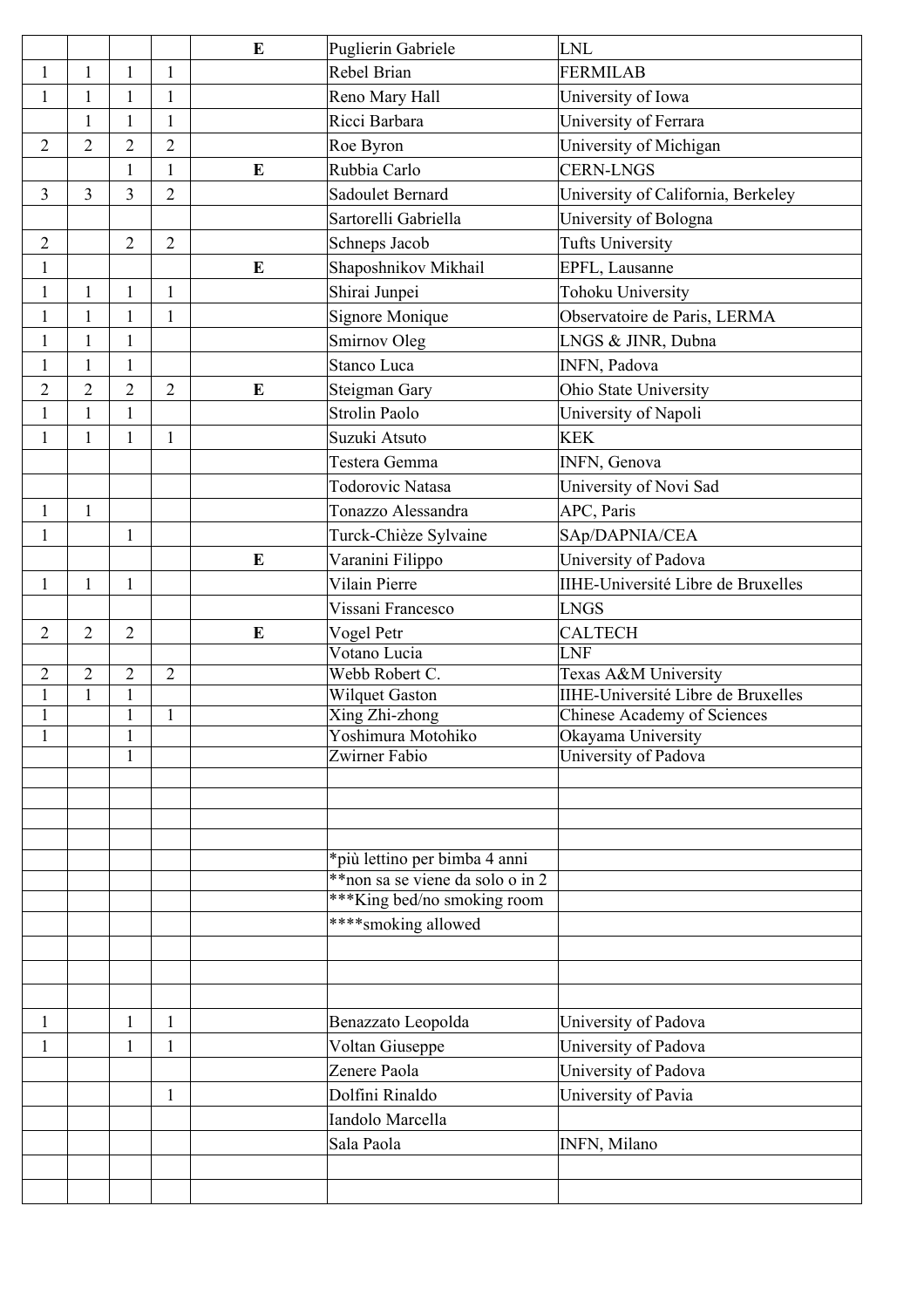| <b>HOTEL</b>   |                |
|----------------|----------------|
| single         | double         |
|                |                |
| NO             | NO             |
|                | 14-18/4        |
| $14 - 17/4$    |                |
| 14-19/4        |                |
| NO             | NO             |
|                | $11 - 18/4$    |
| 14-18/4        |                |
| NO             | N <sub>O</sub> |
| NO             | NO             |
| 14-19/4        |                |
| $14 - 18/4$    |                |
| N <sub>O</sub> | NO             |
| NO             | NO             |
| $14 - 18/4$    |                |
|                | 15-18/4        |
| 15-18/4        |                |
| NO             | NO             |
| NO             |                |
|                | 14-18/4        |
|                | 15-19/4        |
| 15-18/4        | 18-19/4*       |
| $14 - 18/4$    |                |
| 14-18/4        |                |
| N <sub>O</sub> | NO             |
| 15-18/4        |                |
| 14-19/4        |                |
| 14-19/4        |                |
| $14 - 18/4$    |                |
| NO             | NO             |
| 17-18/4        |                |
| NO             | NO             |
| 14-18/4        |                |
| NO             | NO             |
| 14-18/4        |                |
| NO             | NO             |
|                |                |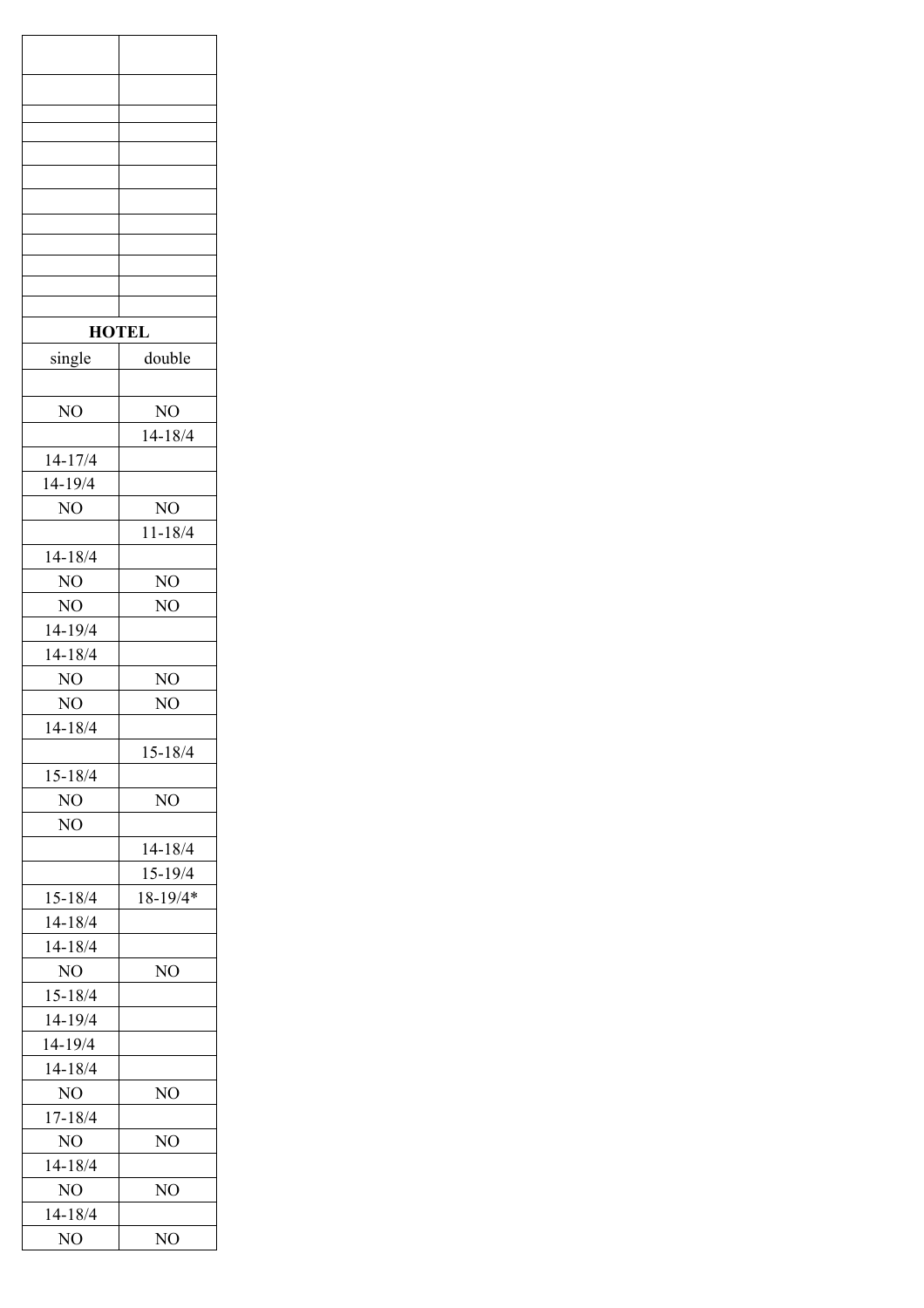|                | 14-19/4         |
|----------------|-----------------|
|                | 14-19/4         |
| 14-17/4        | 17/19           |
| 14-17/4        |                 |
| NO             | NO              |
| NO             | NO              |
|                | $14 - 18/4$ **  |
| NO             | NO              |
| NO             | NO              |
| NO             | NO              |
| NO             | NO              |
| NO             | NO              |
|                | 13-18/4         |
| 14-19/4        |                 |
| 14-19/4        |                 |
| 15-18/4        | 14-15/4         |
| 14-18/4        |                 |
| NO             | NO              |
| 14-18/4        |                 |
| 14-19/4        |                 |
| NO             | NO              |
|                | $14 - 18/4$     |
| NO             | NO              |
| 14-19/4        |                 |
| N <sub>O</sub> | N <sub>O</sub>  |
| 14-19/4        |                 |
| NO             | NO              |
| NO             | NO              |
| 14-18/4        |                 |
| 14-16/4        |                 |
| NO             | NO              |
|                | 14-18/4         |
| NO             | NO              |
| 14-18/4        |                 |
| N <sub>O</sub> | NO              |
| 14-18/4        |                 |
| 16-18/4        |                 |
| 14-19/4        |                 |
|                | 14-20/4         |
| NO             | NO              |
| NO             | NO              |
| 14-20/4        |                 |
| NO             | NO              |
| 14-19/4        |                 |
|                | $15 - 19/4$ *** |
| con Fogli      |                 |
| NO             | N <sub>O</sub>  |
| 14-18/4        |                 |
| 14-18/4        |                 |
| 15-18/4        |                 |
|                |                 |